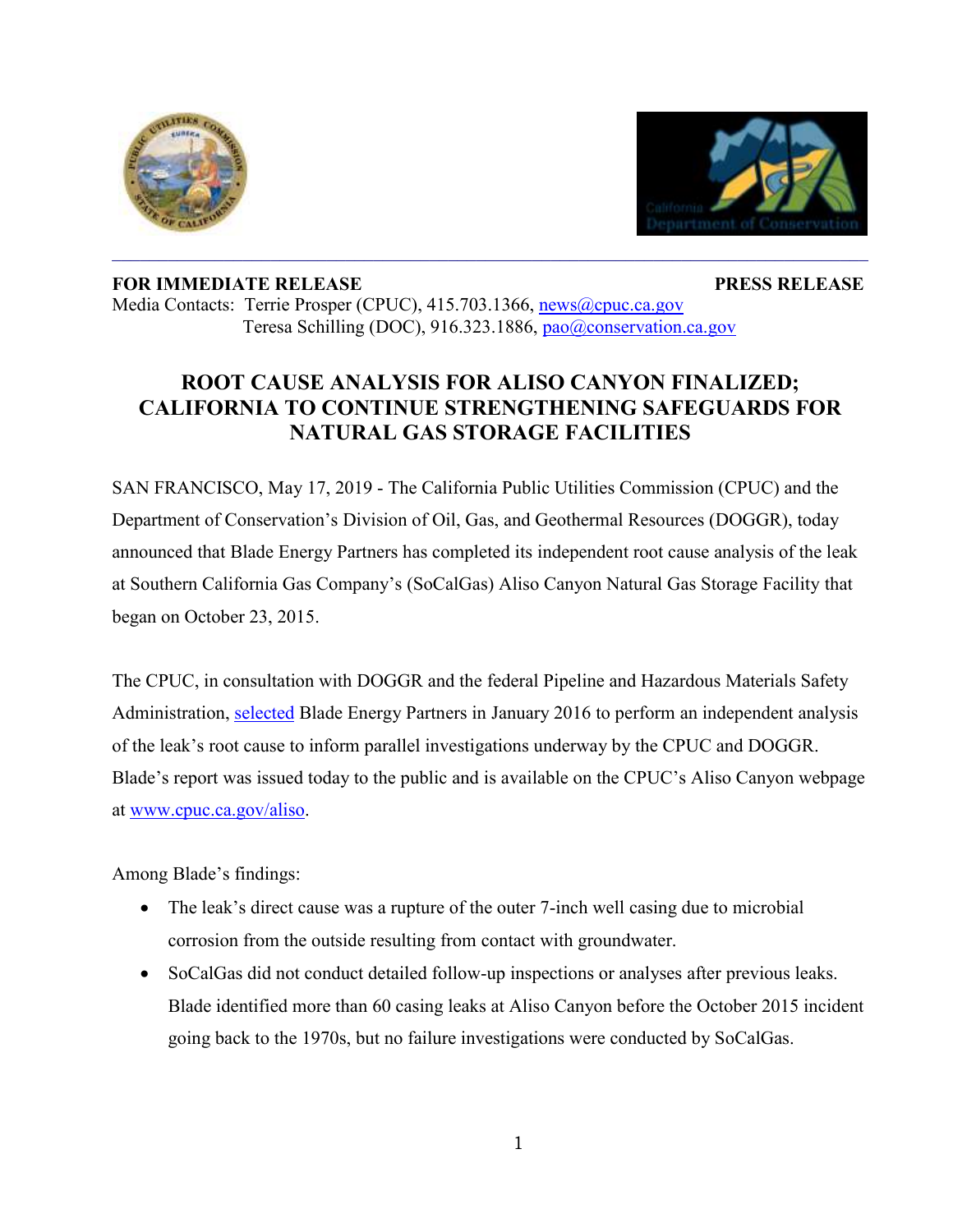- SoCalGas lacked any form of risk assessment focused on well integrity management and lacked systematic practices of external corrosion protection and a real-time, continuous pressure monitoring system for well surveillance.
- Updated well safety practices and regulations adopted by DOGGR address most of the root causes of the leak identified during Blade's investigation.

While CPUC and DOGGR's initial assessment is that measures taken to date address the Blade report's findings and recommendations, the analysis will be used to further improve regulations and overall gas storage facility oversight practices as appropriate.

Blade's report will also inform parallel investigations being conducted by the CPUC and DOGGR. Those investigations are focusing on overall well and field operations and are expected to be completed later this year. Technical expertise will be provided from the Lawrence Berkeley, Lawrence Livermore, and Sandia National Laboratories (National Labs).

The CPUC will hold a public meeting in Southern California in June or July to provide an opportunity for Blade to present and discuss the report with the public.

Since the leak, the CPUC and DOGGR have taken aggressive steps to prevent a similar leak from occurring again, including DOGGR's [stringent new regulations](https://www.conservation.ca.gov/dog/Pages/UndergroundGasStorage.aspx) for all underground natural gas storage reservoirs. Enacted immediately after the leak began and made permanent on October 1, 2018, the regulations ensure that no single point of failure in a well can cause a release of gas into the atmosphere.

The regulations have been cited by the federal Pipelines and Hazard Materials Safety Division as some of the strongest in the nation. Among the requirements are robust well construction standards, mechanical integrity testing to detect a problem before it occurs, real-time pressure monitoring, and a mandate that gas production and withdrawals can only occur through production tubing, rather than through both the tubing and the protective casing.